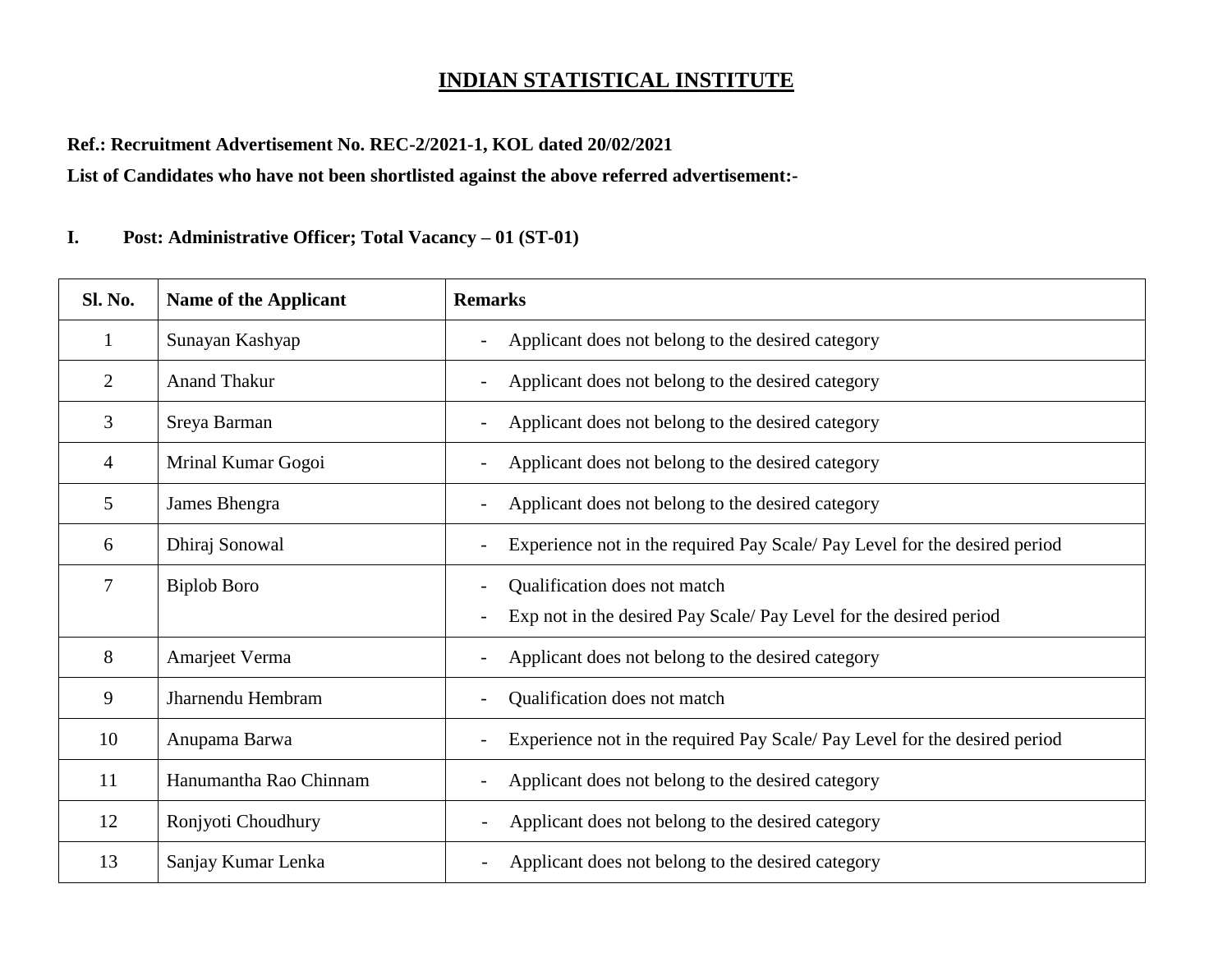| 14 | Pawan Topno                 | Experience not in the required Pay Scale/ Pay Level for the desired period                                                             |
|----|-----------------------------|----------------------------------------------------------------------------------------------------------------------------------------|
| 15 | Rontu Sangma                | Experience not in the required Pay Scale/ Pay Level for the desired period                                                             |
| 16 | Diganta Sarania             | Qualification does not match<br>Experience not in the required Pay Scale/ Pay Level for the desired period<br>$\overline{\phantom{a}}$ |
| 17 | Sonal Shikha Kujur          | Applicant does not belong to the desired category<br>$\overline{\phantom{a}}$                                                          |
| 18 | Ramesh Munda                | Qualification does not match                                                                                                           |
| 19 | Chayan Das                  | Applicant does not belong to the desired category                                                                                      |
| 20 | Dimpee Das                  | Applicant does not belong to the desired category                                                                                      |
| 21 | <b>Gorachand Barman</b>     | Applicant does not belong to the desired category                                                                                      |
| 22 | Santhi Sadguna Kothapalli   | Qualification does not match                                                                                                           |
| 23 | Sangeeta Baruah             | Applicant does not belong to the desired category                                                                                      |
| 24 | <b>Ritwik Ghosh</b>         | Applicant does not belong to the desired category                                                                                      |
| 25 | Ghanshyam Sohoni            | Applicant does not belong to the desired category<br>$\overline{a}$                                                                    |
| 26 | Oindrila Mondal             | Applicant does not belong to the desired category<br>$\overline{\phantom{a}}$                                                          |
| 27 | Philip Martin Kandulna      | Qualification does not match                                                                                                           |
| 28 | <b>Hemant Shriram Gedam</b> | Experience not in the required Pay Scale/ Pay Level for the desired period                                                             |
| 29 | Amrita Som                  | Applicant does not belong to the desired category                                                                                      |
| 30 | Poonam                      | Applicant does not belong to the desired category<br>$\overline{\phantom{a}}$                                                          |
| 31 | Raghavendra Singh           | Applicant does not belong to the desired category                                                                                      |
| 32 | Pynshaibor Syiemlieh        | Experience not in the required Pay Scale/ Pay Level for the desired period                                                             |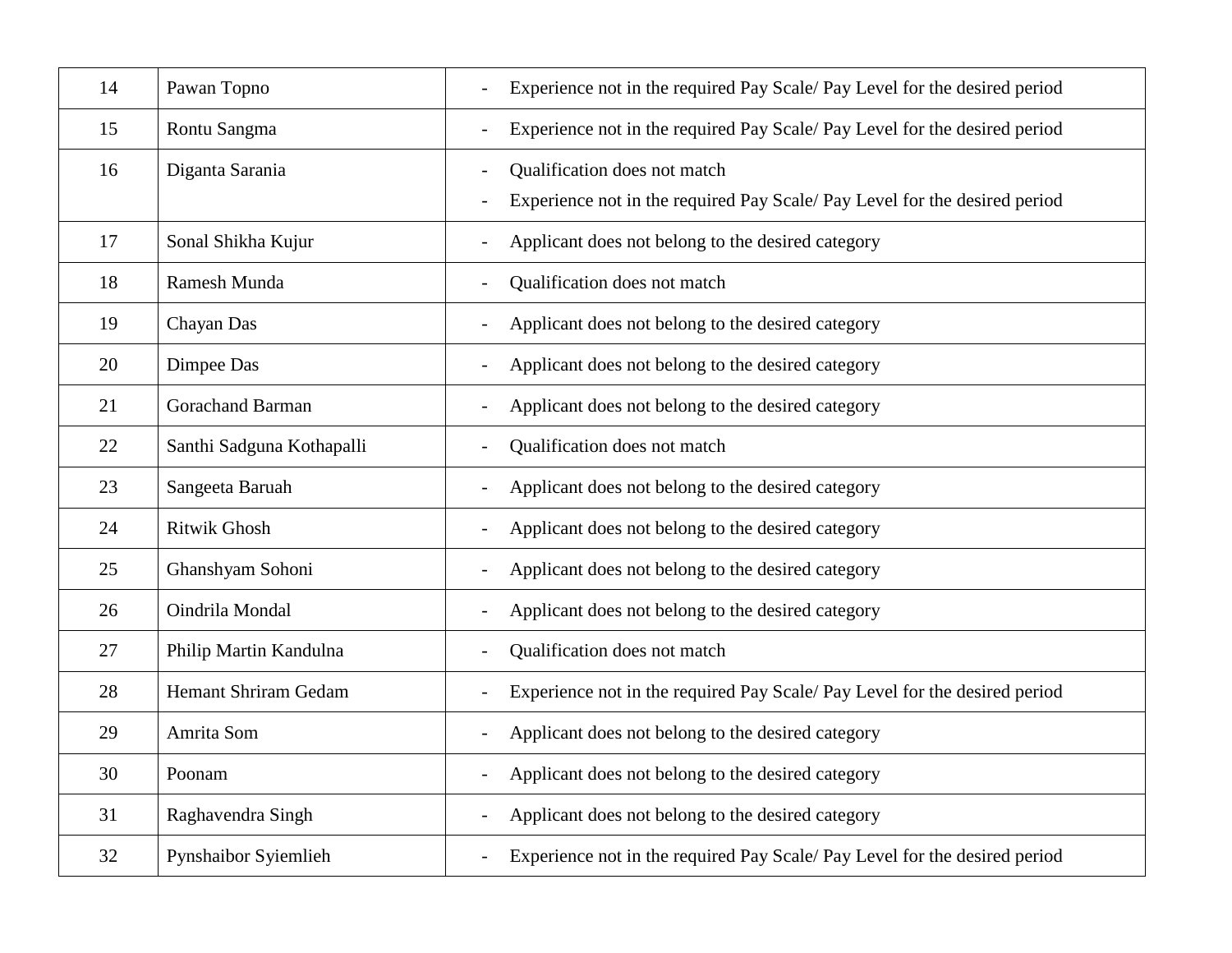| 33 | Kalyani Biswas      | Applicant does not belong to the desired category<br>$\overline{\phantom{a}}$                                                       |
|----|---------------------|-------------------------------------------------------------------------------------------------------------------------------------|
| 34 | Siamthansang Guite  | Qualification does not match<br>$\overline{\phantom{a}}$                                                                            |
| 35 | Debasis Kundu       | Applicant does not belong to the desired category<br>$\overline{\phantom{a}}$                                                       |
| 36 | A. Balaganapathy    | Applicant does not belong to the desired category<br>$\overline{\phantom{a}}$                                                       |
| 37 | Akhono Sakhrie      | Qualification does not match<br>$\overline{\phantom{a}}$                                                                            |
| 38 | N Manshen Konyak    | Qualification does not match<br>$\overline{\phantom{a}}$                                                                            |
| 39 | Menaka Mahato Kurmi | Application not submitted in the prescribed format<br>$\blacksquare$<br>Applicant does not belong to the desired category<br>$\sim$ |

## **II. Post: Accounts Officer; Total Vacancy – 01 (SC-01)**

| <b>Sl. No.</b> | <b>Name of the Applicant</b> | <b>Remarks</b>                                                                                                                                |
|----------------|------------------------------|-----------------------------------------------------------------------------------------------------------------------------------------------|
|                | Ranjit Biswas                | Qualification does not match                                                                                                                  |
| $\overline{2}$ | Sibasish Mazumder            | Qualification does not match<br>$\overline{\phantom{0}}$                                                                                      |
| 3              | <b>Amit Roy</b>              | Applicant does not belong to the desired category<br>$\overline{\phantom{0}}$                                                                 |
| $\overline{4}$ | <b>Anand Thakur</b>          | Applicant does not belong to the desired category<br>$-$                                                                                      |
| 5              | Bapi Mistry                  | Experience not in the required Pay Scale/Pay Level for the desired period<br>$\overline{\phantom{a}}$                                         |
| 6              | <b>Abhishek Biswas</b>       | Qualification does not match<br>$\blacksquare$<br>Experience not in the required Pay Scale/Pay Level for the desired period<br>$\blacksquare$ |
| 7              | Sukumar Santra               | Experience not in the required Pay Scale/Pay Level for the desired period<br>$\overline{\phantom{a}}$                                         |
| 8              | Anil Kumar Gupta             | Applicant does not belong to the desired category                                                                                             |